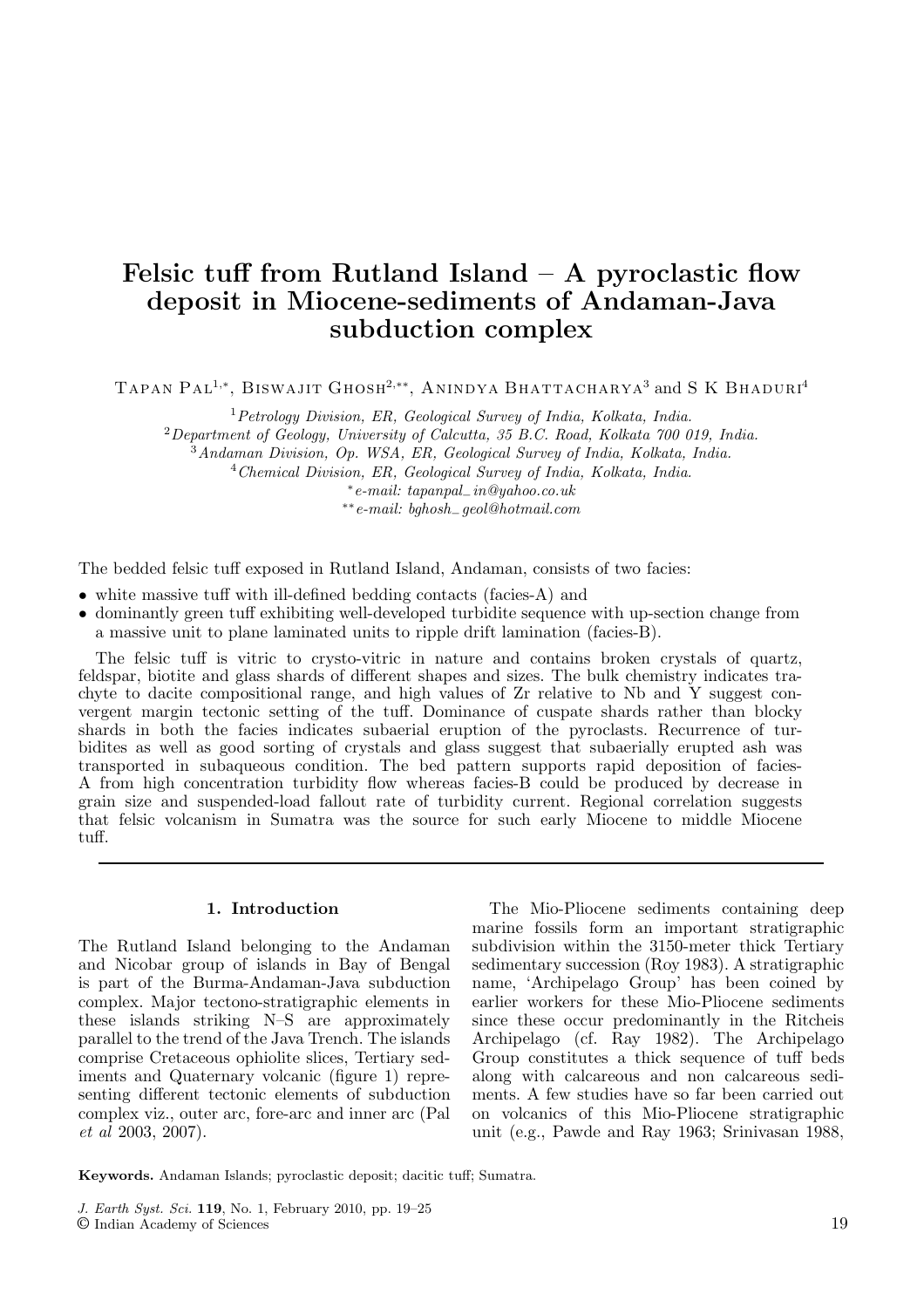

Figure 1. **(a)** Regional geographical features of the Java-Andaman-Burma trench (after Hall 2002; supply of tuff from Sumatra to Andaman islands is indicated by broken line with arrow heads, **(b)** Generalized geological map of Andaman Islands showing distribution of ophiolite and sedimentary units with their stratigraphic relation.

Pal *et al* 2005). We here record the felsic volcanic event from the 'Archipelago Group' sediments of Rutland Island which was earlier recognized as claystone of uncertain origin. Detailed features of volcanogenic events from Tertiary sediments from different islands of Andaman and Nicobar would help to build up local stratigraphy and regional tectonics. Extensive volcanic activity has been reported from early Miocene onwards in Sumatra-Java-Sulewasi and Sundaland areas (cf. Hall 2002). The mineralogical and chemical characterisation of the felsic tuff from the main Andaman and Havelock islands was carried out earlier (Pal *et al* 2005) but the plausible sources and their tectonic correlation in respect of Mio-Pliocene volcanics of south east Asia was not attempted before. The nature and source of eruption and depositional history of the volcanogenic sequence both in time and space needs sincere attention for the evolution of the arc system in the Andaman and Nicobar islands in terms of regional tectonics. Furthermore, scarcity of literature on characterization of the tuff beds from Andaman-Java subduction complex hinders the understanding of the evolutionary history of the arc systems with geologic time.

The bed pattern of Rutland tuff shows features of pyroclastic flow deposit. But recognition of tuff interbedded with sediments, either as subaerial or subaqueous origin, is often difficult in the rock record but can be differentiated from petrography and mode of occurrences (cf. Cas and Wright 1987). The depositional features of this pyroclastic flow will help to correlate it with the pyroclastic deposits recorded elsewhere in this subduction complex.

The present study has two components viz.,

- characterization of the felsic pyroclastics by field disposition and petrography from hitherto unknown Rutland Island, and
- speculation on the nature of eruption, mode of transport, deposition, and possible tectonic correlation with time and space in terms of regional tectonics of the Burma–Java subduction complex.

## **2. Mode of occurrence of Rutland tuff**

The N–S trending beds of felsic tuff occur in fault contact with Andaman Flysch Group of sediments in the western part and with Mithakhari Group of sediments in the eastern part of Rutland Island. The tuff beds can be grouped into two facies on the basis of colour, bedding character,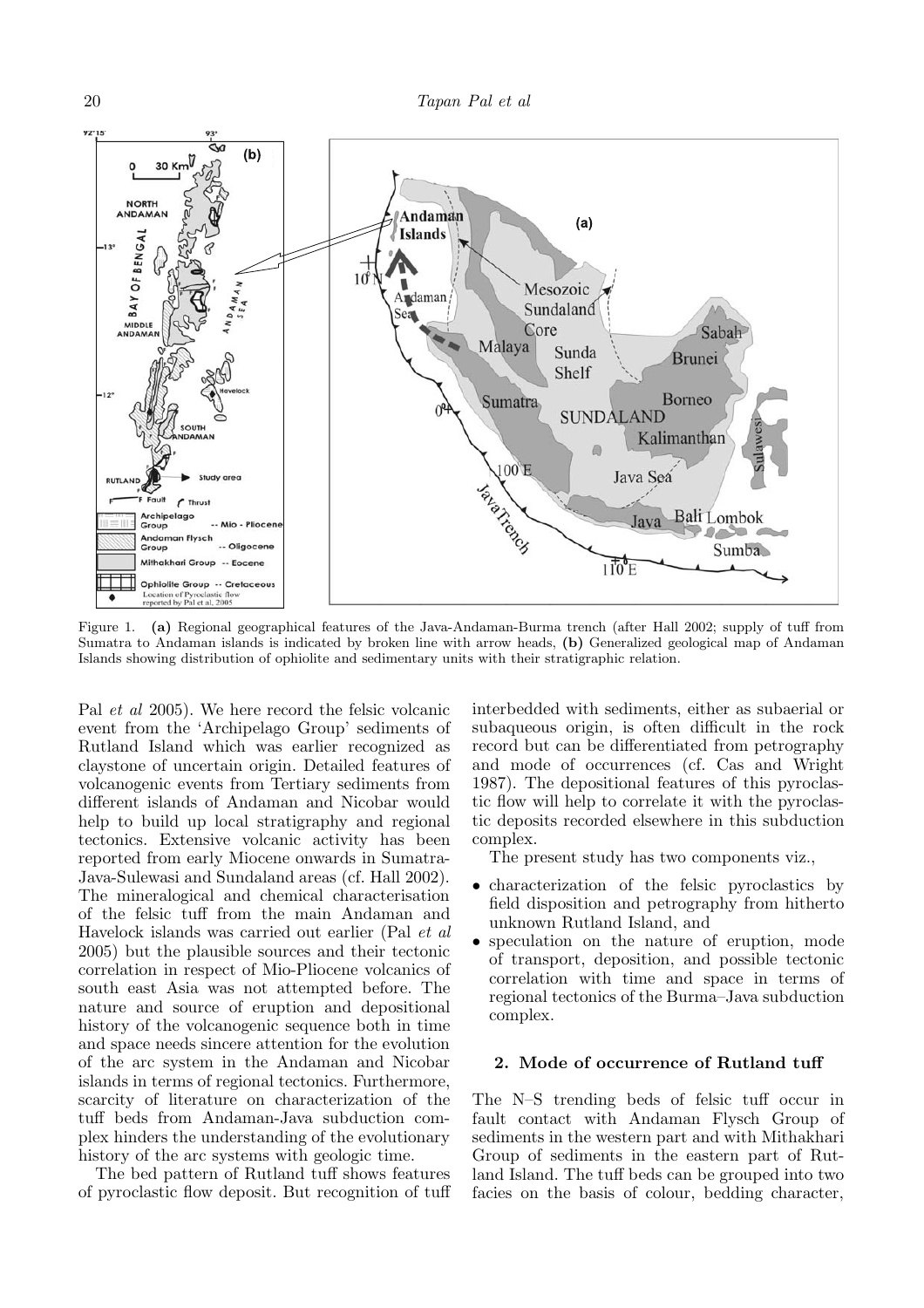$\overline{a}$ 

primary sedimentary structure, composition, sorting of framework grains and glass alteration. Facies-A is represented by white massive tuff with ill-defined bedding contacts and facies-B comprises dominantly of green tuff with intercalation of white tuff showing well-defined bedding/lamination. The white coloured facies-A is apparently massive and has uniform physical character with crude tabular bed form. The beds are often amalgamated with poorly defined bedding contacts. The massive beds of this facies have indistinct stratification and do not show any scouring base. The massive tuff shows ill-defined parallel stratification towards the top.

The bed sequence of facies-B shows greenish white colour and lateral variation in bed thickness. The tuff beds of this facies show repetitive turbidite units with individual unit showing a change in bed form from a massive unit with a scoured base (U-shaped contact) to plane laminated unit having low angle cross laminations to units with ripple drift lamination occasionally with convolute laminations (figure 2a) which is followed by thin parallel lamination. The beds are usually N–S trending with moderate to steep dips.

## **3. Petrography**

Facies-A is vitric tuff and contains 2–4% phenocrystic crystals along with delicately shaped glass shards. On the other hand, the bedded tuff of facies-B is crysto-vitric and contains 8–10% crystals and numerous glass shards. Facies-A contains  $2-3\%$  quartz,  $1-2\%$  feldspar,  $\lt 1\%$  biotite, on the other hand facies-B contains 6–7% quartz, 2–3% feldspar and 2–3% mica. Opaques are more common in facies-B than in facies-A.

## 3.1 *Phenocrystic crystals*

In both the facies quartz grains are represented by broken euhedral crystals and acicular to triangular to rectangular grains often showing embayment. Both plagioclase and alkali feldspars are present. The alkali feldspar is usually rectangular to equant shaped and rarely with triangular to very irregular outline. Plagioclase is usually lath shaped and predominates over the alkali feldspar. In both the facies, plagioclases are relatively fresh whereas alkali feldspars show sericitisation along cleavage planes. Biotite crystals occurring as flakes to needle to very irregular shape are more prevalent in facies-B than in facies-A.

## 3.2 *Glass shards*

Glass shards in both the facies show different shapes varying from platy, bicuspate, tricuspate,



Figure 2. **(a)** Photographs of Rutland tuff (facies-B) showing change from massive beds to plane laminations to convolute laminations, **(b)** photomicrograph showing phenocrystic crystals and typical shapes of glass shards in Rutland tuff. Arrows with numbers indicate different shapes viz.,  $1 - \text{cuspate}, 2 - \text{spindle}, 3 - \text{platv}, 4 - \text{sickle}, 5 - \text{cres}$ cent shaped, **(c)** backscattered image showing growth of needle shaped zeolite (shown by arrow) from the wall of a cuspate shard.

crescent to spindle shape (figure 2b). Owing to the presence of different glass shards, the tuff can be grouped into type-5 of Wohletz (1983). Alteration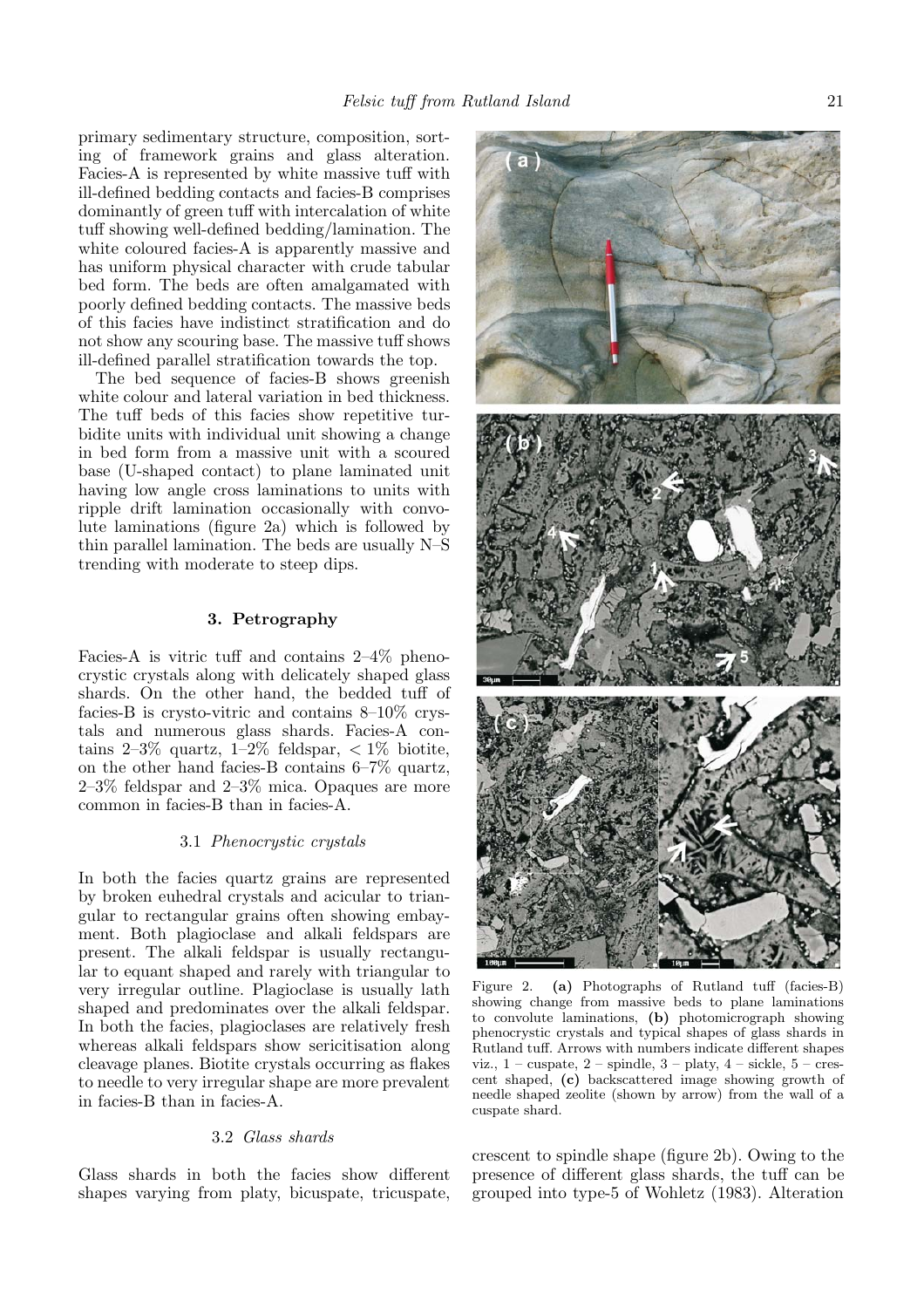|                   | Green tuff |       |       |       |       |       |       |       |       |  |  |
|-------------------|------------|-------|-------|-------|-------|-------|-------|-------|-------|--|--|
| Sample no.        | 35a        | 35a   | 35a   | 35a   | 35a   | 35a   | 35a   | 35a   | 35a   |  |  |
| SiO <sub>2</sub>  | 62.83      | 65.59 | 70.35 | 68.16 | 67.85 | 68.90 | 62.40 | 64.29 | 62.39 |  |  |
| TiO <sub>2</sub>  | 0.02       | 0.00  | 0.01  | 0.01  | 0.00  | 0.00  | 0.03  | 0.00  | 0.00  |  |  |
| $\rm Al_2O_3$     | 11.22      | 12.02 | 13.37 | 12.8  | 12.58 | 13.40 | 11.80 | 12.18 | 11.96 |  |  |
| FeO               | 0.27       | 0.01  | 0.00  | 0.06  | 0.10  | 0.11  | 0.00  | 0.05  | 0.00  |  |  |
| MgO               | 0.76       | 0.36  | 0.40  | 0.34  | 0.35  | 0.44  | 0.34  | 0.41  | 0.43  |  |  |
| CaO               | 0.82       | 0.40  | 0.67  | 0.46  | 0.35  | 0.64  | 0.33  | 0.50  | 1.02  |  |  |
| Na <sub>2</sub> O | 4.50       | 3.83  | 1.30  | 2.53  | 2.05  | 2.95  | 3.23  | 4.24  | 4.95  |  |  |
| $K_2O$            | 6.01       | 5.29  | 4.09  | 5.20  | 5.00  | 5.00  | 5.37  | 5.83  | 5.87  |  |  |
| Total             | 86.43      | 87.50 | 90.19 | 89.56 | 88.28 | 91.40 | 83.50 | 87.50 | 86.62 |  |  |

Table 1. Electron microprobe analyses of glass shard.

**Note:** Analysis was done using CAMECA SX100 Electron Probe Micro Analyzer at 15 kV, 12 nA at 1 *µ*m diameter. The calibration was done against the natural mineral standards supplied by BRGM, France using PAP matrix correction.

|                                    |         | Facies-A | Facies-B |                |  |
|------------------------------------|---------|----------|----------|----------------|--|
| Sample no.                         | 38A     | 40       | 35A      | 36             |  |
| SiO <sub>2</sub>                   | 70.01   | 68.97    | 68.80    | 65.23          |  |
| $Al_2O_3$                          | 13.40   | 13.94    | 11.90    | 11.30          |  |
| Fe <sub>2</sub> O <sub>3</sub> (t) | 0.70    | 0.52     | 0.85     | 0.80           |  |
| ${\rm MnO}$                        | 0.02    | 0.02     | 0.07     | 0.06           |  |
| MgO                                | 1.21    | 1.17     | 1.28     | 1.35           |  |
| CaO                                | 2.18    | 2.04     | 0.60     | 0.49           |  |
| Na <sub>2</sub> O                  | 0.45    | 0.32     | 3.69     | 3.63           |  |
| $K_2O$                             | 2.51    | 2.34     | 4.06     | 4.30           |  |
| TiO <sub>2</sub>                   | 0.12    | 0.14     | 0.12     | 0.11           |  |
| L.O.I.                             |         |          |          |                |  |
| $(-H2O)$                           | 9.40    | 10.54    | 8.62     | 12.72          |  |
| Rb                                 | 78      | 64       | 27       | 20             |  |
| $S_{r}$                            | 1922    | 1653     | 344      | 293            |  |
| Y                                  | 14      | 13       | 18       | 17             |  |
| Zr                                 | 249     | 196      | 98       | 82             |  |
| Nb                                 | < 5     | < 5      | < 5      | < 5            |  |
| U                                  | < 3     |          | < 3      | $\overline{4}$ |  |
| Th                                 | 12      |          | 19       | 10             |  |
| Ni                                 | $< 5\,$ | < 5      | < 5      | < 5            |  |
| Co                                 | 14      | 12       | $27\,$   | 25             |  |
| $_{\rm Cr}$                        | < 5     | < 5      | < 5      | $<5\,$         |  |

Table 2. Whole rock major element analyses of Rutland tuff (in wt%).

**Note:** Analysis was done on fused glass discs by wave length dispersive XRF spectrometer (Panalytical Magix 2424 with End window Rh tube) at 30–60 kV and 40–100 mA conditions for bulk major and trace elements. Natural standards supplied by United States Geological Survey and CRPG (France) were used.

of glass shards into zeolite is common in both the facies but more prevalent in facies-A. Usually needle shaped zeolite crystals grow either from the wall or from the centre of the shards (figure 2c). Sometimes the platy crystals of zeolite also grow from the wall of the shards. Glass shards show a range of chemical composition from trachyte and dacite (table 1).

#### **4. Whole rock geochemistry**

The major oxide values were normalised to 100% anhydrous since the tuff samples contain an appreciable amount of adsorbed water (table 2). The silica value shows a narrow range  $(67.21\%$  to  $68.73\%)$  for both facies whereas the total alkali content  $(Na<sub>2</sub>O + K<sub>2</sub>O)$  varies widely.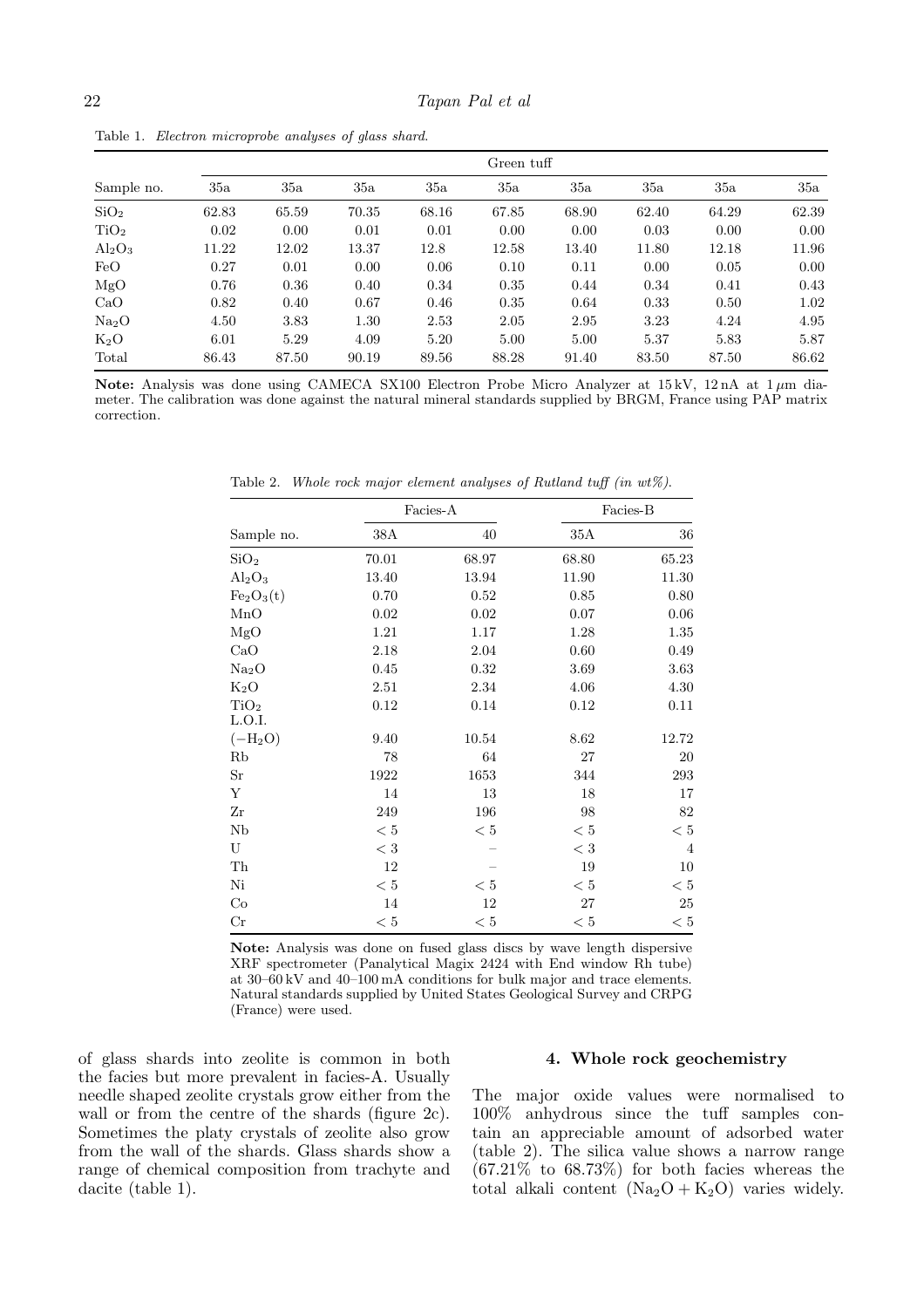

Figure 3. Chemical composition of Rutland tuff: **(a)** total alkali-silica diagram showing trachyte to dacite composition of tuff and glass shards (after Le Bas et al 1986), **(b)** trace element distribution normalized against chondrite showing enriched LILE pattern, **(c)** Zr–Nb plot of Rutland tuff showing convergent plate margin set up (after Loomis et al 1994), **(d)** Rb–(Y + Nb) plot of indicating the volcanic arc origin (after Pearce et al 1984). VAG: volcanic arc granite, ORG: ocean ridge granite, WPG: within plate granite, COLG-syn: collision granite.

Compositionally facies-A tuff falls in dacite field but the facies-B tuff falls in the overlapping field of trachyte and dacite similar to glass shards (figure 3a). Facies-A tuffs have significantly higher values of LILE (e.g., Rb, Ba, Sr) than the facies-B (table 2). The HFSE (Nb, Zr) content shows more or less consistent values. The trace element distribution for both the facies shows it to be enriched in LILE compared to chondrite (figure 3b). In Rb vs.  $(Y + Nb)$  compositional diagram, both the facies show the volcanic arc setting (figure 3c) (Pearce *et al* 1984) and Zr–Nb discrimination plot (figure 3d) corresponds with convergent plate margin setting (cf. Loomis *et al* 1994).

## **5. Discussion and conclusion**

## 5.1 *Nature of eruption, transport and deposition*

The cuspate, curved, v-shaped and crescent glass shards are the fragments of elongate, thin pipe-shaped bubble wall vesicles (cf. Fisher and Schmincke 1984) and are preferably produced in subaerial rather than in subaqueous eruption (Heiken and Wohletz 1985). The absence of the features of phreatomagmatic eruption e.g., blocky/angular glass shards, pumice and welding texture is also not supportive of subaqueous eruption (Heiken 1972; Heiken and Wohletz 1985). Despite their origin in subaerial eruption, the scoured base, normal size grading, good sorting producing crystal rich and glass rich layers in Rutland tuff beds supports their transport in subaqueous condition rather than in subaerial condition (Wright and Mutti 1981; Cashman and Fiske 1991; Cousineau 1994; White 2000). The glass shards of subaerial eruption were possibly transported in cold condition to maintain their original shapes (cf. Cas and Wright 1987; Cousineau 1994). It could therefore, be summarized that the ash of subaerial eruptions entered into the sea and was transported to form subaqueous deposits (cf. Cas and Wright 1987; Whitham 1989; Sigurdsson *et al* 1991).

The massive beds showing poor stratification corresponding to facies-A could be produced by rapid deposition from subaqueous and high concentration turbidity currents (Walker 1978).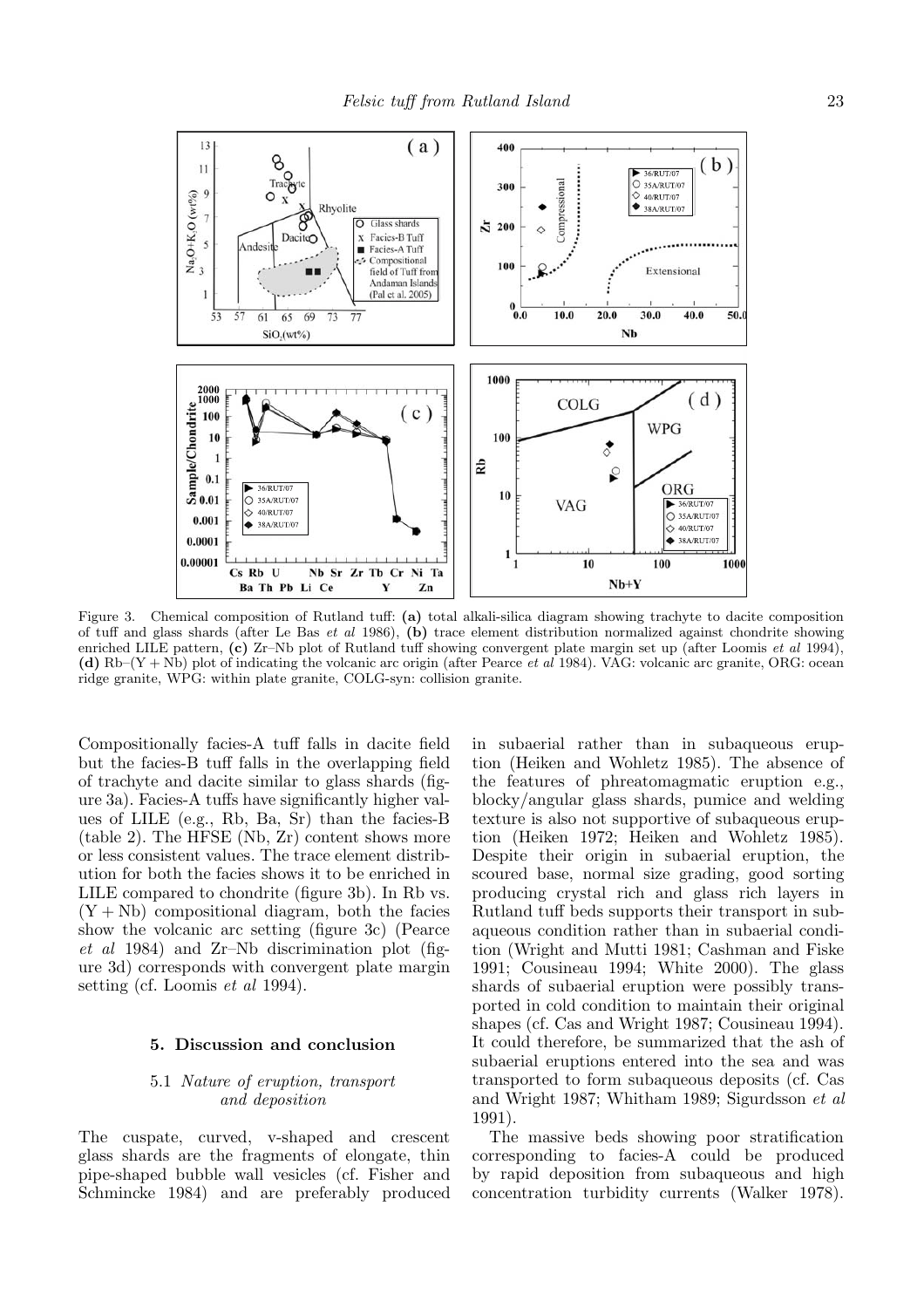The ill-defined parallel stratification towards the top of the sequence is caused due to high suspended-load fallout rate (Lowe 1988). On the other hand, the sequence of tuff beds of facies-B exhibiting Bouma cycles with up-section change from a massive unit with a scoured base to plane laminated units to ripple drift lamination is caused by a decrease in grain size and suspended-load fallout rate (Stix 1991; Cousineau 1994) in turbidity current regime (cf. Cousineau 1994). The graded base and other current structures of facies-B can be produced from low concentration current in limited turbulent flow (cf. Middleton and Hampton 1973; Wright and Mutti 1981).

#### 5.2 *Tectonic correlation*

The higher concentration of Ba and Sr relative to Rb as well as low Rb/Sr and Rb/Ba ratios could be linked to the dominance of plagioclase over alkali feldspar in fractionation path (cf. Anderson *et al* 2000). High  $Zr/Nb$  and  $Zr/Y$  ratios of Rutland tuff show their lineage to convergent margin tectonic setting. In this terrain, subduction of Indian plate initiated during Cretaceous time (Curray and Moore 1974) and then it may be surmised that inner arc volcanoes were the probable source for Miocene felsic magma. Apart from Miocene sediments no such volcanic events are recorded in Eocene–Oligocene sediments. In the eastern part of the Andaman and Nicobar Islands, the inner arc system developed during Quaternary, as represented by Barren and Narcondum volcanoes. The trachytic-dacitic volcanism usually involves contamination of continental crust. In the Andaman area subduction is an ocean–ocean subduction and no continental crust has been recorded. Furthermore, the tuff beds in the Rutland Island records the product of distal turbidites without any proximal facies. In submarine conditions the finer pyroclastics could be transported to very long distances and in such cases this felsic volcanics could be derived from a distant source.

Felsic volcanism during Miocene age has also been reported from the south to southeastern side of the subduction complex i.e., Sumatra-Java Arc and also from the eastern side i.e., Sundaland shelf. At both Sumatra and Java, the arc underlain by continental crust of Permo-Carboniferous age (Smyth *et al* 2007) records the major felsic volcanic activity during early Miocene (McCourt *et al* 1996). On the other hand, volcanic activity in arc sector between Java and Sumba arc was absent during early to middle Miocene (Hall 2002, 2009). In Sundaland Shelf during Miocene time widespread subsidence was accompanied by volcanic activity. But this non-arc volcanic activity was restricted at middle to late Miocene rather than

early to middle Miocene time (Hall 2002, 2009). In Bali, Lombok and Sumba extensive volcanism was recorded during late Miocene to Pliocene time (Simandjuntak and Barber 1996). Hence the Sumatra arc recording volcanic activity during early to middle Miocene time along with continental crust below it, could be the plausible source for dacitic to trachytic volcanics in the Rutland Island and adjoining Andaman Islands (figure 1a)

Extensive felsic magmatism in this subduction zone during Miocene time could be linked to the rotation of Sumatra block from 20 Ma, after that period the subduction hinge retreated towards the Indian Ocean side and the mantle wedge above the subducting plate was replenished (cf. Hall 2002, 2009). On the other hand in the arc sector between Java and Sumba arc activity was absent because of counterclockwise rotation of Sundaland leading to the termination of magmatism in that part of the complex (Hall 2002, 2009).

#### **Acknowledgements**

The authors are thankful to A Roy, Dy. Director General, Geological Survey of India (GSI), Eastern Region; S Ghosh, Director, Petrology Division and U Chakraborty; Director, Project Andaman & Nicobar for their support. Assistance from S K Shome, SEM Lab. Kolkata, for taking backscattered image and B Chattopadhyay, S Sengupta, S Nandy, EPMA Lab., Kolkata are thankfully acknowledged.

#### **References**

- Anderson A T, Davis A M and Lu F 2000 Evolution of Bishop tuff rhyolitic magma based on melt and magnetite inclusions and zoned phenocrysts; J. Petrol. **44** 449–473.
- Cas R A F and Wright J V 1987 Volcanic successions (London: Allen & Unwin) p. 528.
- Cashman K V and Fiske R S 1991 Fallout of pyroclastic debris from submarine volcanic eruption; Science **253** 275–280.
- Cousineau P A 1994 Subaqueous pyroclastic deposition in an Ordovician forearc basin: An example from the Saint-Victor formation, Quebec Appalachians, Canada; J. Sed. Res. **A64** 867–880.
- Curray J R and Moore D G 1974 Sedimentary and tectonic processes in the Bengal deep sea fan and geosyncline; In: The geology of continental margins (eds) Burke C A and Drake C L (New York: Springer) 617–627.
- Fisher R V and Schmincke H U 1984 Volcaniclastic sediment transport and deposition; In: Sediment transport and depositional processes (ed) Pye K (Oxford: Blackwell Scientific Publications) 351–388.
- Hall R 2002 Cenozoic geological and plate tectonic evolution of SE Asia and the SW Pacific: Computer-drafted reconstructions, model and animations; J. Asian Earth Sci. **20** 353–431.